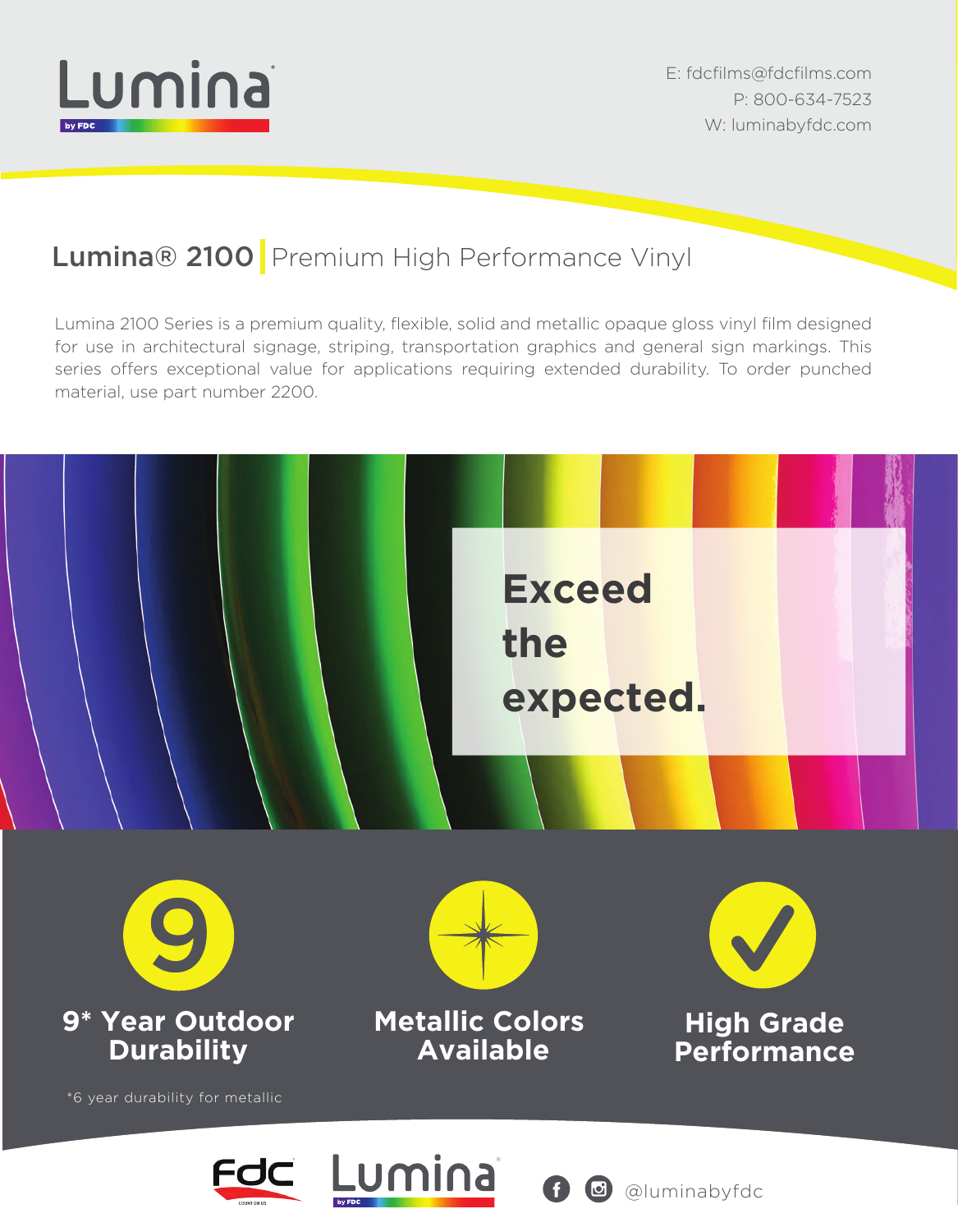### Product/Technical Specs:

Film Technology | Cast Film Thickness | 2 mil Finish | Gloss Blockout | N/A

ł

Outdoor Durability | 9 year opaque, 6 year metallic Adhesive / Color | Permanent/Clear (Exceptions Noted)

#### Liner | 78# Kraft Conformability | Flat and Simple Curves Rivets And Corrugations

### Processing:

- Computer Cut Yes
- Steel Rule Yes
- Thermal Tie Yes
- Flat Bed Yes
- Sheetable N/A
- Laminate Cold
- Shelf Life 1 year

## Printing:

- Thermal Transfer Yes
- Solvent N/A
- Eco-Solvent N/A
- UV Inkjet N/A
- Screen Yes
- Latex N/A
- Dye Sublimation N/A

# Installation:

- Wet apply: Yes
- Minimum Application: 45° F
- Interior/Exterior: Interior and Exterior







 $\bigoplus$  @luminabyfdc

fdcfilms@fdcfilms.com | 800-634-7523 | luminabyfdc.com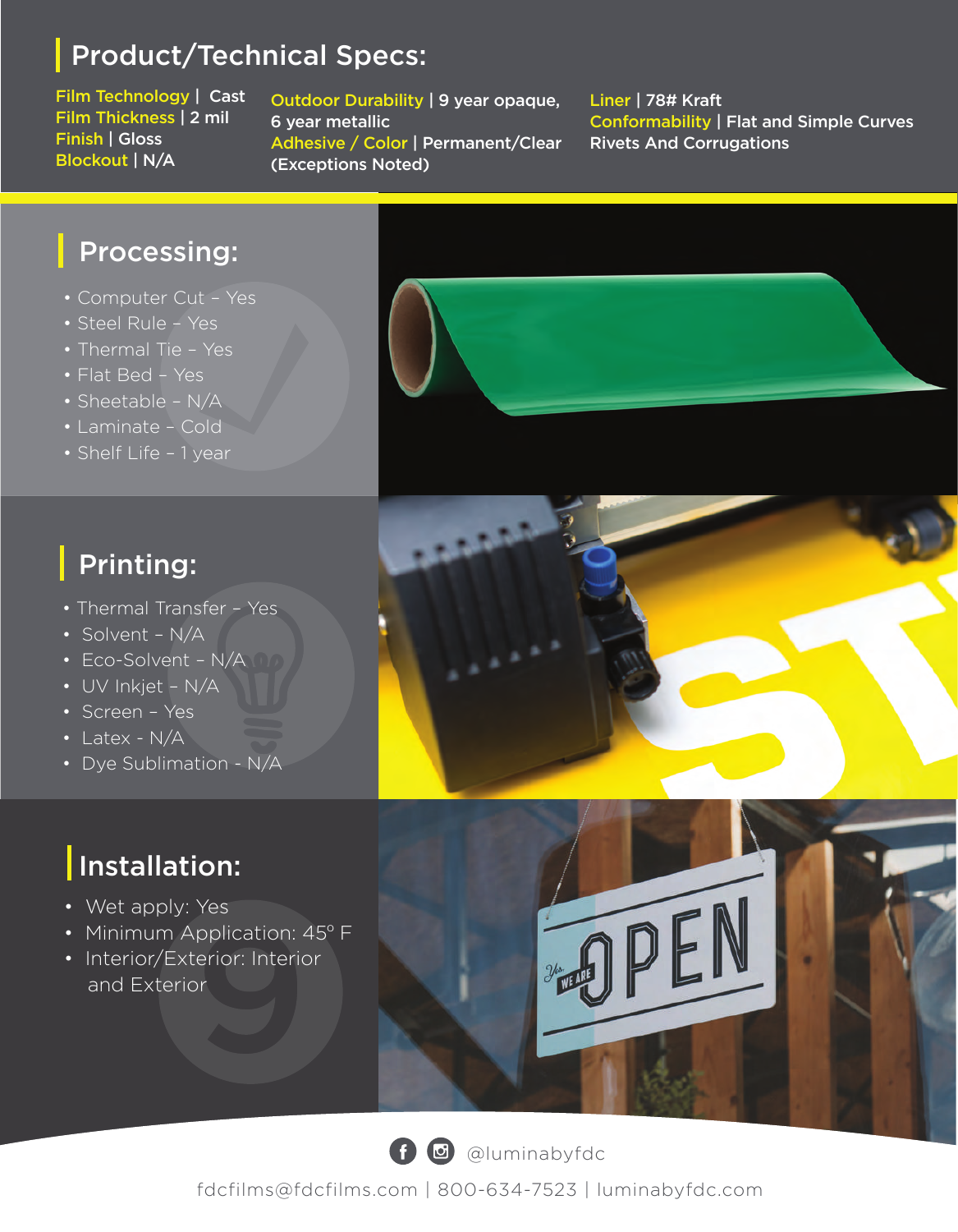### Lumina® Premium High Performance Vinyl **2100 Series**

Colors



@luminabyfdc

fdcfilms@fdcfilms.com | 800-634-7523 | luminabyfdc.com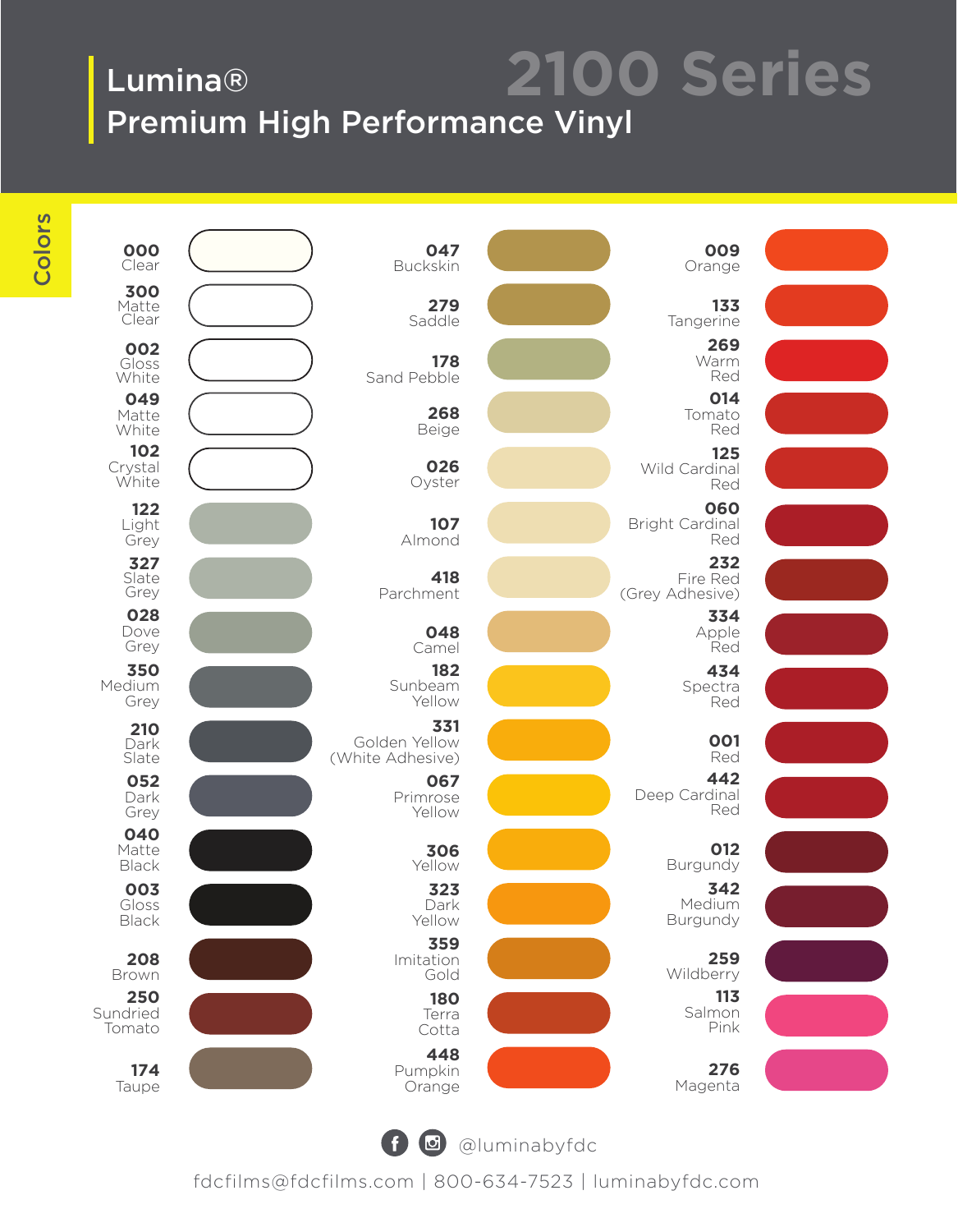### Lumina® Premium High Performance Vinyl **2100 Series**



10 @luminabyfdc

fdcfilms@fdcfilms.com | 800-634-7523 | luminabyfdc.com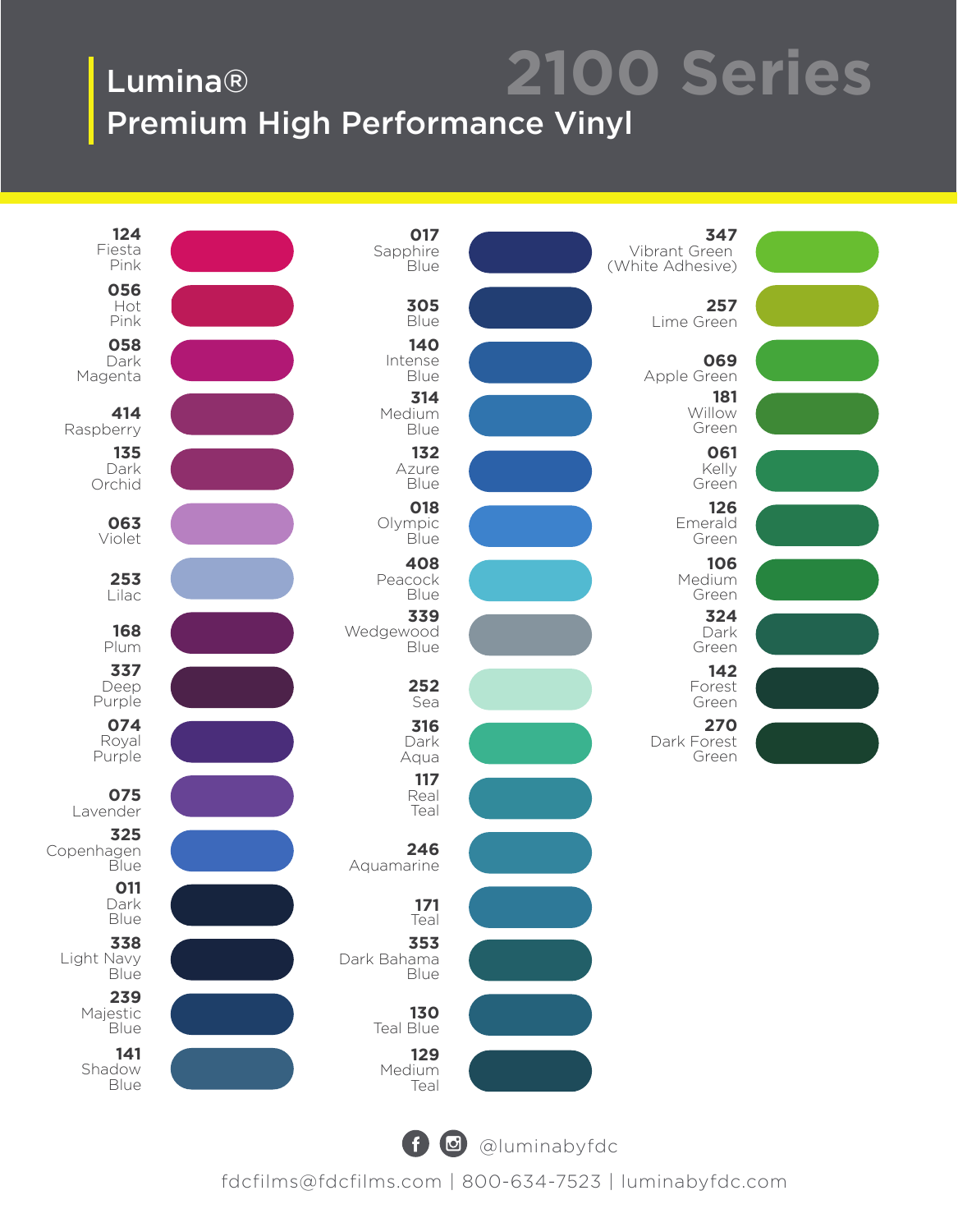### Lumina® Premium High Performance Vinyl **2100 Series**

**445**

**196** Garnet Metallic **439** Burgundy Metallic

**360**

**264**

**165** Lavender Metallic **289** Periwinkle Metallic **427** Mist Blue Metallic **190** Cool Water **Metallic** 

> **345** Blue Metallic

> > **211**

**266**

Bright Blue Metallic

Electric Blue Metallic **030** Dark Blue Metallic **343** Grand Blue Metallic **146** Steel Blue

Dark Magenta Metallic

Royal Purple Metallic

Light Rose Metallic

Metallics Metallics

Metallic **254** Bijou Red Metallic

**007** Silver

**194** Pewter Metallic

**320 Charcoal** Metallic

**121** Dark Charcoal Metallic

> **295** Metallic

**355**<br>Broadway Bronze Metallic

> **261** Light Brown Metallic

**287** Light Sierra Metallic

> **420** Copper Metallic

**318** Bright Gold Metallic

> **004** Gold Metallic

**041** Light Gold Metallic

**286** Champagne Metallic

**205** Aztec Gold Metallic

> **319** Red Metallic



























































































**291** Aquamarine Metallic































 $\left( f\right)$   $\left( 0\right)$ @luminabyfdc

fdcfilms@fdcfilms.com | 800-634-7523 | luminabyfdc.com













Metallic **167**

**450** Dark Green Metallic

Forest Green Metallic